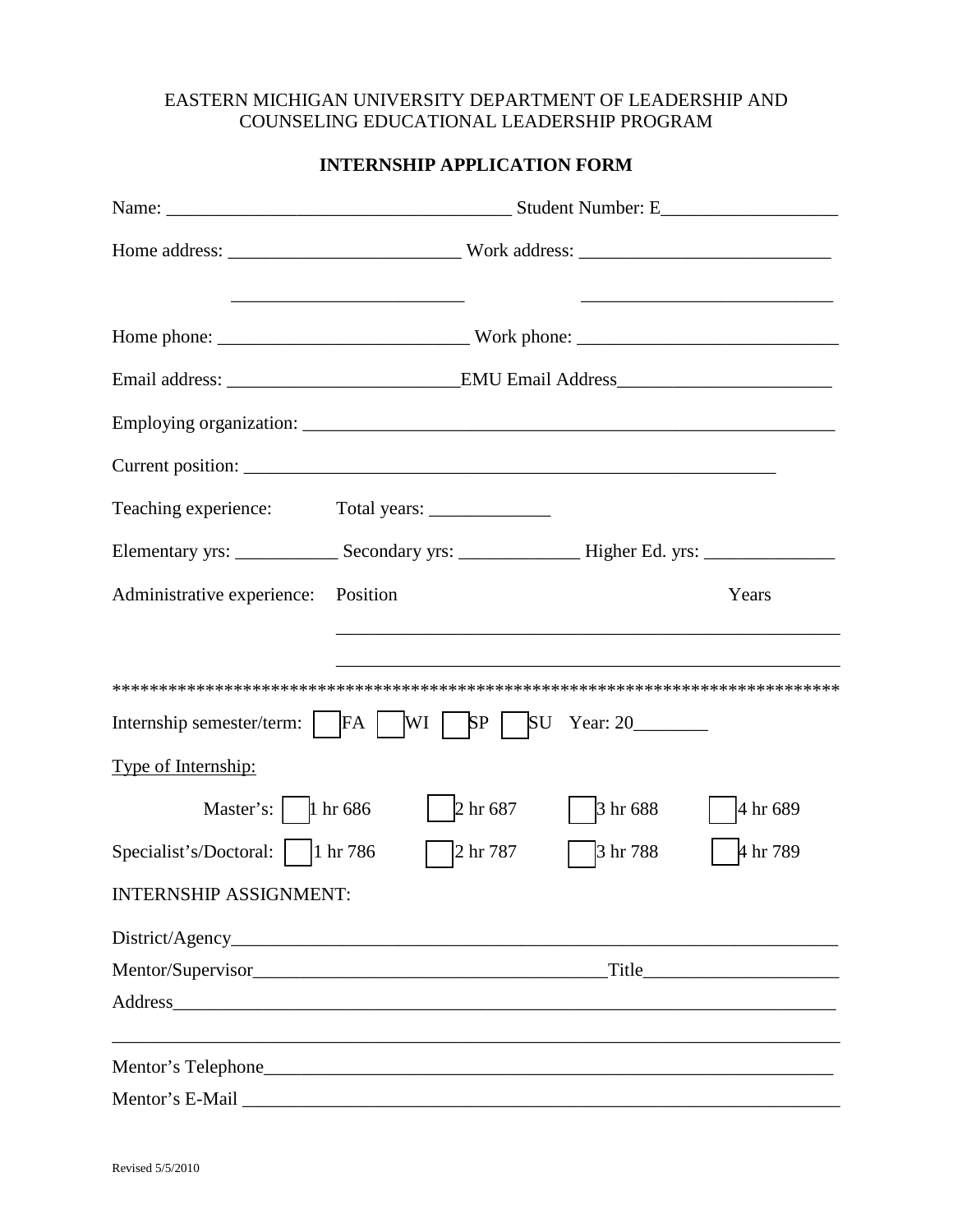### INTERNSHIP EXPERIENCE (CHECK ONE)

| <b>Elementary Principal</b>        | <b>School Public Relations Director</b> |
|------------------------------------|-----------------------------------------|
| Middle/Jr. High Principal          | <b>Community Education Director</b>     |
| Senior High Principal              | <b>Adult Education Director</b>         |
| Superintendent                     | <b>Community College Administrator</b>  |
| <b>School Personnel Director</b>   | Intermediate School Administrator       |
| Assistant/Associate Superintendent | <b>Higher Education Administrator</b>   |
| Director of Instruction            | Other (Please specify below)            |
| <b>Curriculum Coordinator</b>      |                                         |
| <b>School Business Manager</b>     |                                         |
| ********************************** |                                         |

#### Return the original **APPLICATION**, **RESUME, PROGRAM OF STUDY, SELF-ASSESSMENT, CRIMINAL**

#### **HISTORY VERIFICATION** and **INTERNSHIP PLAN** to:

Director of Interns Educational Leadership Program John W. Porter Building, Suite 304 Eastern Michigan University Ypsilanti, MI 48197

### **IMPORTANT:**

**Permission to register will be granted only AFTER these items have been received.**

# **\*\*Diversity Experience \*\***

. . . . . . . . . . . . .

In *EDLD 509 - Educational Leadership in a Pluralistic Society*, you were to participate in a field based experience related to an identified diversity group (e.g., ethnicity, race, socioeconomic status, gender, language, religion, or exceptionalities). Please describe this field based experience:

**\_\_\_\_\_\_\_\_\_\_\_\_\_\_\_\_\_\_\_\_\_\_\_\_\_\_\_\_\_\_\_\_\_\_\_\_\_\_\_\_\_\_\_\_\_\_\_\_\_\_\_\_\_\_\_\_\_\_\_\_\_\_\_\_\_\_\_\_\_\_\_\_\_\_\_\_\_\_**

**\_\_\_\_\_\_\_\_\_\_\_\_\_\_\_\_\_\_\_\_\_\_\_\_\_\_\_\_\_\_\_\_\_\_\_\_\_\_\_\_\_\_\_\_\_\_\_\_\_\_\_\_\_\_\_\_\_\_\_\_\_\_\_\_\_\_\_\_\_\_\_\_\_\_\_\_\_\_**

**\_\_\_\_\_\_\_\_\_\_\_\_\_\_\_\_\_\_\_\_\_\_\_\_\_\_\_\_\_\_\_\_\_\_\_\_\_\_\_\_\_\_\_\_\_\_\_\_\_\_\_\_\_\_\_\_\_\_\_\_\_\_\_\_\_\_\_\_\_\_\_\_\_\_\_\_\_\_**

**\_\_\_\_\_\_\_\_\_\_\_\_\_\_\_\_\_\_\_\_\_\_\_\_\_\_\_\_\_\_\_\_\_\_\_\_\_\_\_\_\_\_\_\_\_\_\_\_\_\_\_\_\_\_\_\_\_\_\_\_\_\_\_\_\_\_\_\_\_\_\_\_\_\_\_\_\_\_** 

**In your internship, as per ELCC Standard 4.0, you will need to incorporate experiences** 

**that were not covered in your EDLD 509 experience.** 

# **THIS IS CRITICALIN DEVELOPING YOUR INTERNSHIP PLAN.**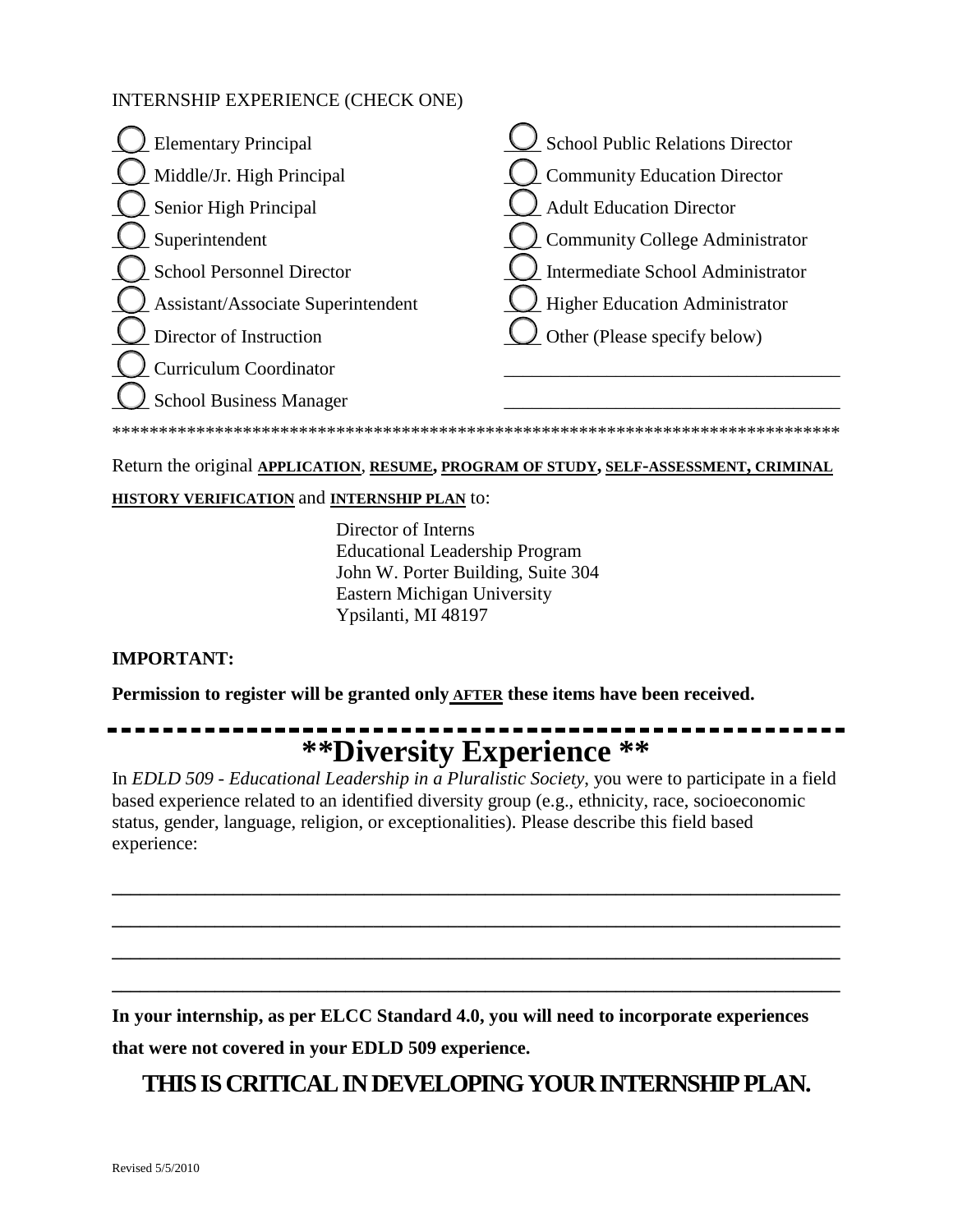# **Criminal History Record**

Public Act 68 of f1993 requires that an individual's criminal background be checked in order to receive a Michigan teaching certification. It is assumed that if you are working in a school as a teacher or administrator this has already been done. Therefore, all that is required is for your supervising mentor to sign this verification.

| verify that                                                                          |
|--------------------------------------------------------------------------------------|
| Supervisor (Print)                                                                   |
| is a certified teacher and has had                                                   |
| Intern (Print)                                                                       |
| the necessary criminal background check on file with the districts personnel office. |
|                                                                                      |
|                                                                                      |
|                                                                                      |
| Date                                                                                 |
| Supervisor (Signature)                                                               |
|                                                                                      |
|                                                                                      |
| -≻∕                                                                                  |

If you are a K-12 intern who is not certified or a higher education general administration intern you will need to complete and submit a criminal history background and submit this with this application. This information is confidential and will not be distributed to anyone

other than the internship director.

To secure a criminal history record your will need to go to: [www.michigan.gov/ichat.](http://www.michigan.gov/ichat) There is a \$10.00 fee for this service.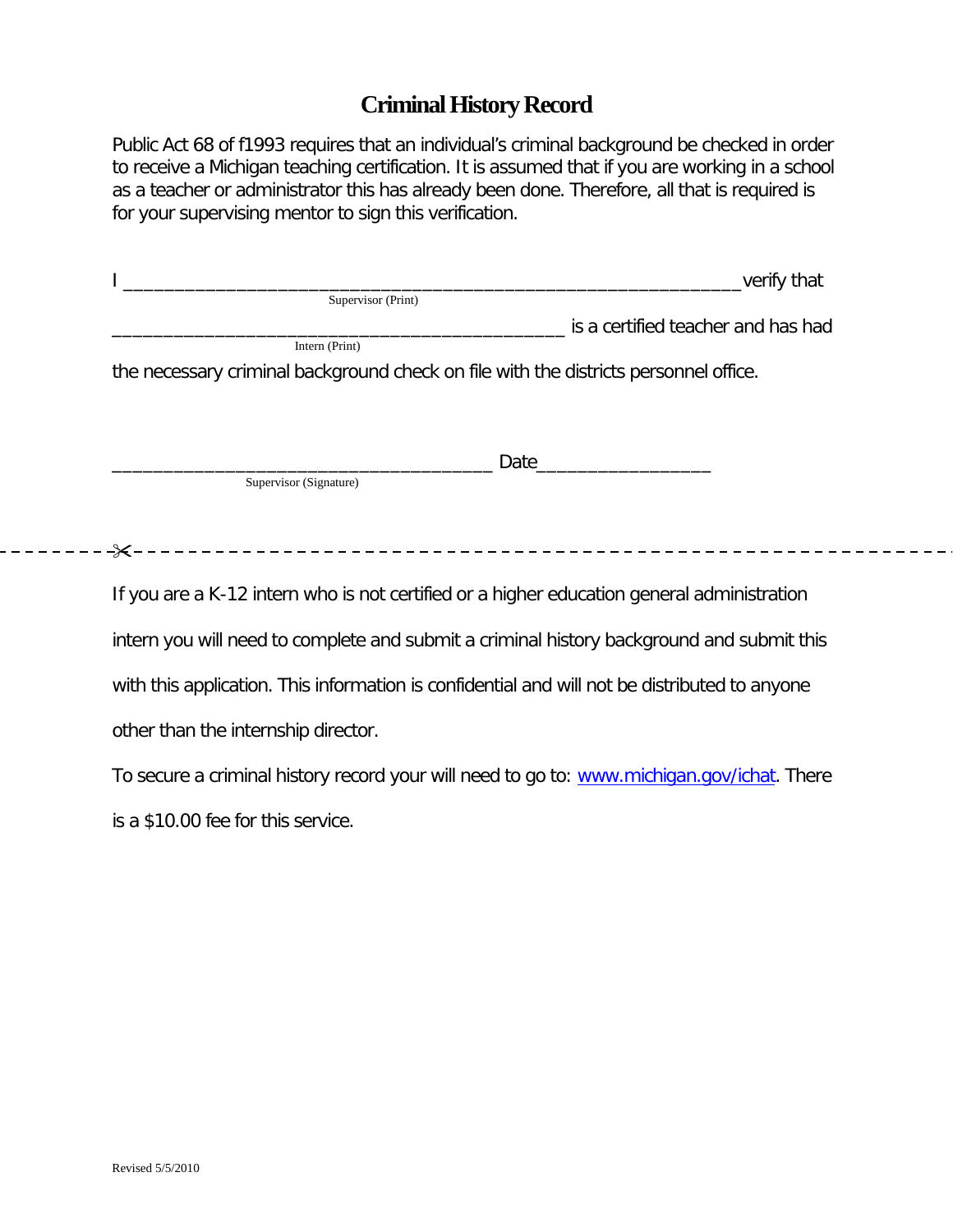#### **INTERNSHIP AGREEMENT**

Eastern Michigan University Educational Leadership Program

The purpose of this agreement is to ensure that the internship experience is productive and beneficial to all parties. This agreement outlines the obligations of the intern and the organization hosting the intern.

|                                                      | Organization                                                                                                   |
|------------------------------------------------------|----------------------------------------------------------------------------------------------------------------|
|                                                      | partner organization in the EMU Educational Leadership Internship Program. This internship will begin          |
|                                                      |                                                                                                                |
|                                                      |                                                                                                                |
| upon                                                 |                                                                                                                |
| Date                                                 |                                                                                                                |
| <b>Intern Agreement</b>                              |                                                                                                                |
|                                                      |                                                                                                                |
| Intern                                               |                                                                                                                |
|                                                      | opportunity to gain valuable professional experience. I have reviewed the attached internship plan and         |
|                                                      | feel confident that I will be able to fulfill the duties described in a timely and professional manner. I also |
|                                                      | acknowledge that this internship is to be considered an academic experience and that my performance            |
| will be evaluated based upon the following criteria: |                                                                                                                |
|                                                      | My ability to perform in a professional manner, as indicated by my ability to arrive on time, my               |

- My ability to perform in a professional manner, as indicated by my ability to arrive on time, my ability to meet deadlines, my ability to take initiative in learning, and my ability to interact professionally with my mentor and colleagues;
- my learning during the internship, as indicated by my ability to fulfill my internship plan and the development of the skills identified in this plan;
- the evaluation of my mentor;
- an internship notebook to be completed at the conclusion of my internship documenting and describing my learning experience.